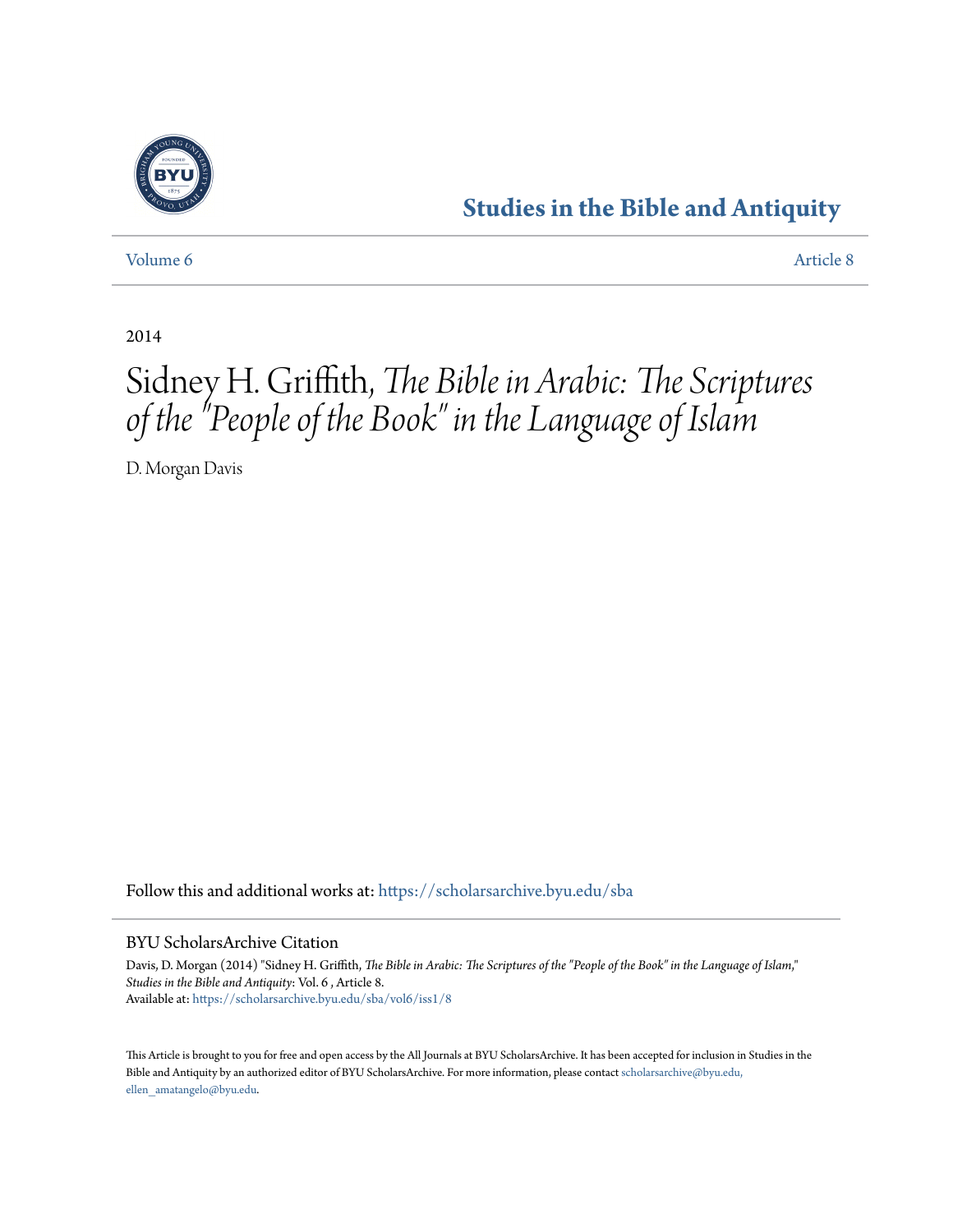# **Book Reviews**

Sidney H. Griffith. *The Bible in Arabic: The Scriptures of the "People of the Book" in the Language of Islam*. Princeton: Princeton University Press, 2013.

#### *Reviewed by D. Morgan Davis*

THE BIBLE TRANSLATED INTO ARABIC is a happening, an event or artifact that craves explanation. As a text it is both product and producer. It has come into being and it brings into being. It is the result of the transformative events of seventh-century Arabia, and in turn, it has resulted in or facilitated the formation of new religious and social realities that have shaped the cultural contours of the Islamicate world for centuries.

Sidney H. Griffith, the doyen of Arabic Christian studies in North America, has been nominally retired for a number of years now but has once again set his emeritus status beside the point of authoring another valuable contribution to the field, this time a summary of the research to date (much of it his own) on the history of the Bible as translated into Arabic. Drawing together many strands of historical and lexical investigation, he has braided a stout cord of historical narrative and philological argument that will reward the attention of scholars of Arabic Christianity for another generation.

As with his other studies, Griffith's latest volume is structured to move methodically through the subject matter. An introductory chapter lays out the major contours of the book and gives a foretaste of what will be salient in each subsequent chapter. In this case, he proceeds both chronologically (opening with chapters on "The Bible in Pre-Islamic Arabia,"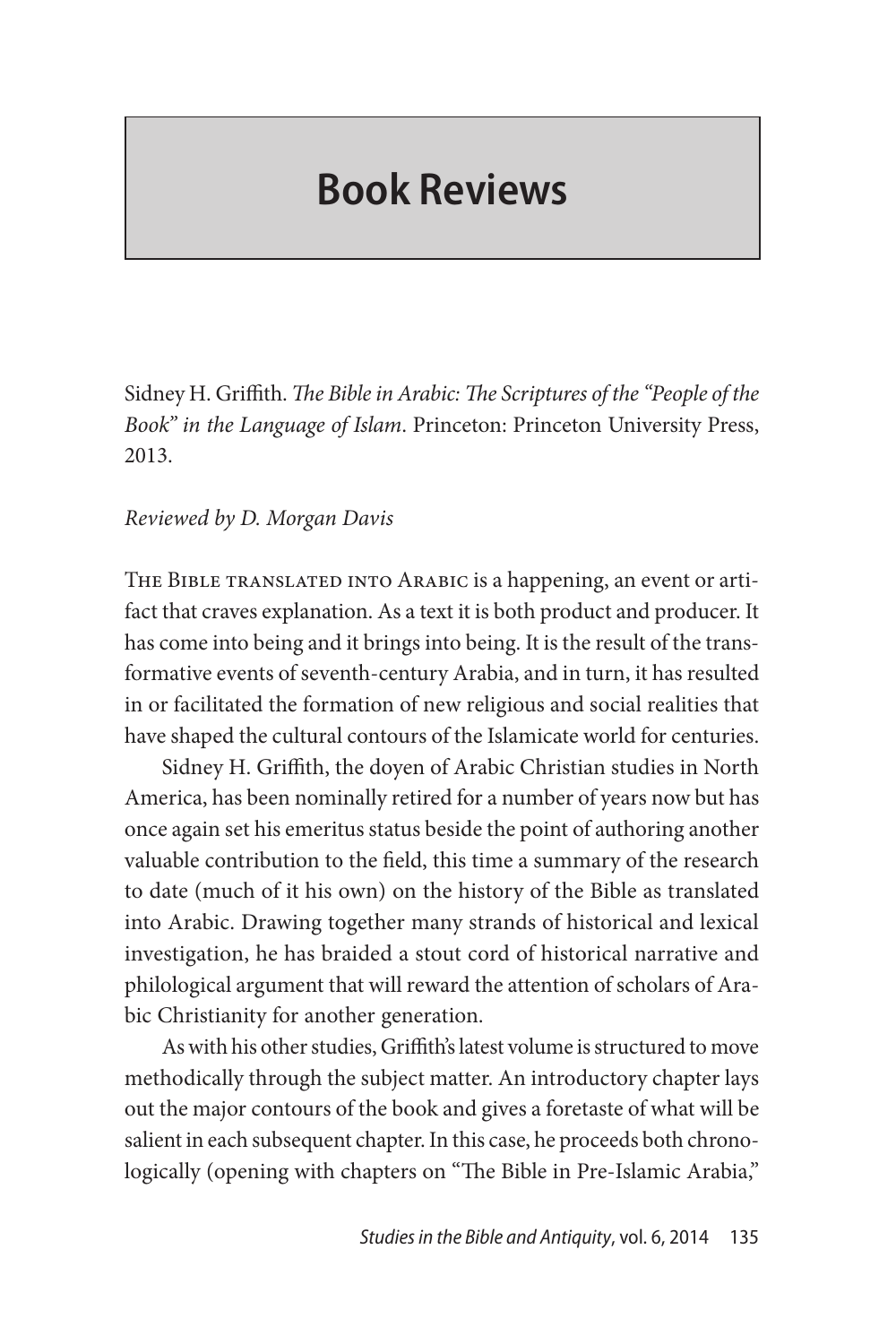"The Bible in the Arabic Qurʾan," and "The Earliest Translations of the Bible into Arabic"), as well as thematically ("Christian Translations of the Bible into Arabic," "Jewish Translations . . .," "Muslims and the Bible in Arabic," and concluding with a final chapter on the impacts of the Arabic Bible on Muslim, Christian, and Jewish relations). If Griffith's language is somewhat old school (e.g., "the present writer" or "one" as the subject, and further self-effacement by resorts to the passive voice), his points are nevertheless freshly and clearly stated and then restated as they become relevant to other discussions in other sections of the book.

In the first substantive chapter, Griffith observes that the Qurʾan represents the earliest attestation of a fully developed written Arabic and that it is also the earliest written source for any hints as to the identity of the Arabic-speaking Christians and Jews living in Arabia prior to and during the emergence of Muhammad's following. The consensus is that the Jews to whom it speaks were those contemporary with Muhammad and with whom he is known to have interacted—for example at Yathrib (Medina). There is less clarity about the Christians, so Griffith lays out his case (compelling, in my view) that "contrary to prevailing scholarly consensus," the Christians to whom the Qur<sup>3</sup>an occasionally addresses itself "were in fact among the contemporary Melkites, Jacobites, and Nestorians" of Arabia and its periphery—in other words, those mainline Christian sects in Muhammad's milieu rather than heretical factions like the Ebionites or Nazarenes (pp. 8–15, 27–28). To buttress this argument, Griffith points to tantalizing linguistic evidence in the Qurʾan and other early Islamic sources that Syriac and Ethiopic Christian influences were present in Muhammad's world (p. 18).

Turning to the biblical figures and stories that are related in the Qurʾan itself, Griffith adduces a Qurʾanic typology of prophethood by examining the Qurʾan's references to every patriarchal or prophetic figure (biblical and not) and identifying a significant set of features common to its treatment of all of them. This is an impressive elucidation and is helpful not only for making the case that there appear to be no quotations from the Bible of any significant length in the Qurʾan (and that, therefore, the Bible in Arabic almost certainly postdates the written composition of the Qur<sup>3</sup>an), but for showing how the Qur<sup>3</sup>an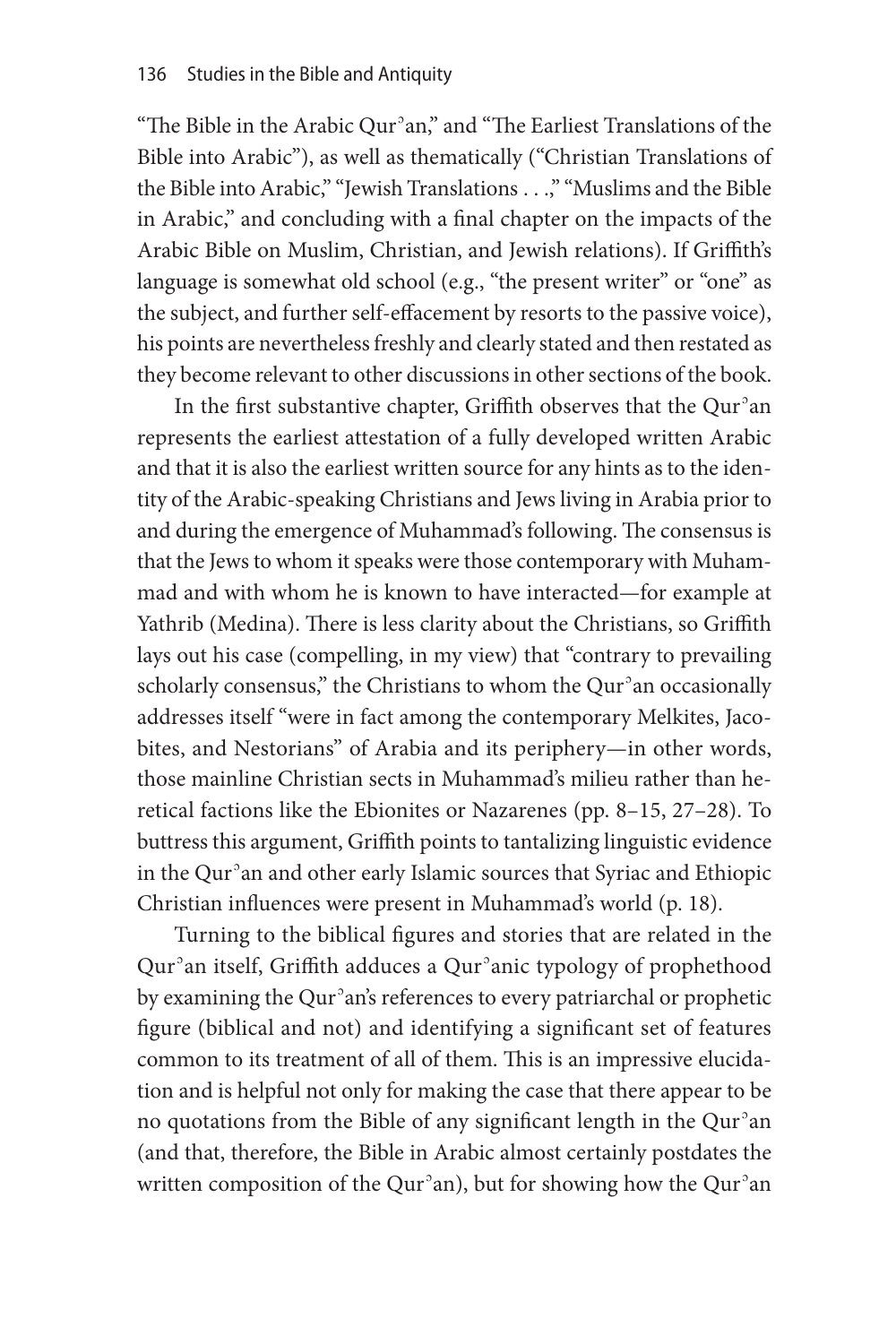is working to establish Muhammad as the natural and culminating successor to all who had preceded him. This chapter, though long on detail, is Griffith at his most perspicacious. The paradigm by which he adduces the Qurʾan's prophetic typology is effective and elegant. He concludes by observing that not only does the Qurʾan advance its own distinctive prophetology, even while making reference to biblical figures, it also sets itself forth as a corrective to both Jewish and Christian readings, thereby obviating, in many Muslim minds, the need for any serious consideration of the Bible. The Qurʾan also established a vernacular for sacred language in Arabic that was significant not only for Muslims, but for Arabized Jews and Christians as they began to consider ways of rendering their sacred texts and liturgies into Arabic.

Griffith's next task is to offer an informed opinion about the origins and dating of the earliest translations of the Bible into Arabic. First he summarizes the results of his search through medieval reports, catalogues, and biographies for secondary mentions of early translations of the Bible, or portions of the Bible, into Arabic. He includes here the intriguing evidence of early (eighth-century) Muslim authors who only quoted biblical passages in their works, but who presumably had access to now-lost early translations. Based on the evidence, the Gospels were probably the first canonical texts to receive Arabic translation, and the translations likely happened at monasteries in Syria/Palestine and in the Judean Desert as early as the late seventh/early eighth centuries. There is admittedly much surmise here, and Griffith's suggestions can certainly be challenged, but only on the basis of further guesswork; his treatment of the evidence, including extant manuscripts (none of them primary), is careful and thorough.

Examination of these extant manuscripts also suggests that the first Arabic translations were likely made from Syriac *Vorlagen*, with later translators revising the work of their predecessors rather than generating completely new translations. "In all probability," writes Griffith, "this practice attests to the liturgical contexts in which the translations were used, where continuity and familiarity would be desirable" (p. 118). In addition to the liturgical motive for these Arabic translations among Arabized Christians, there was an early apologetic motive that extended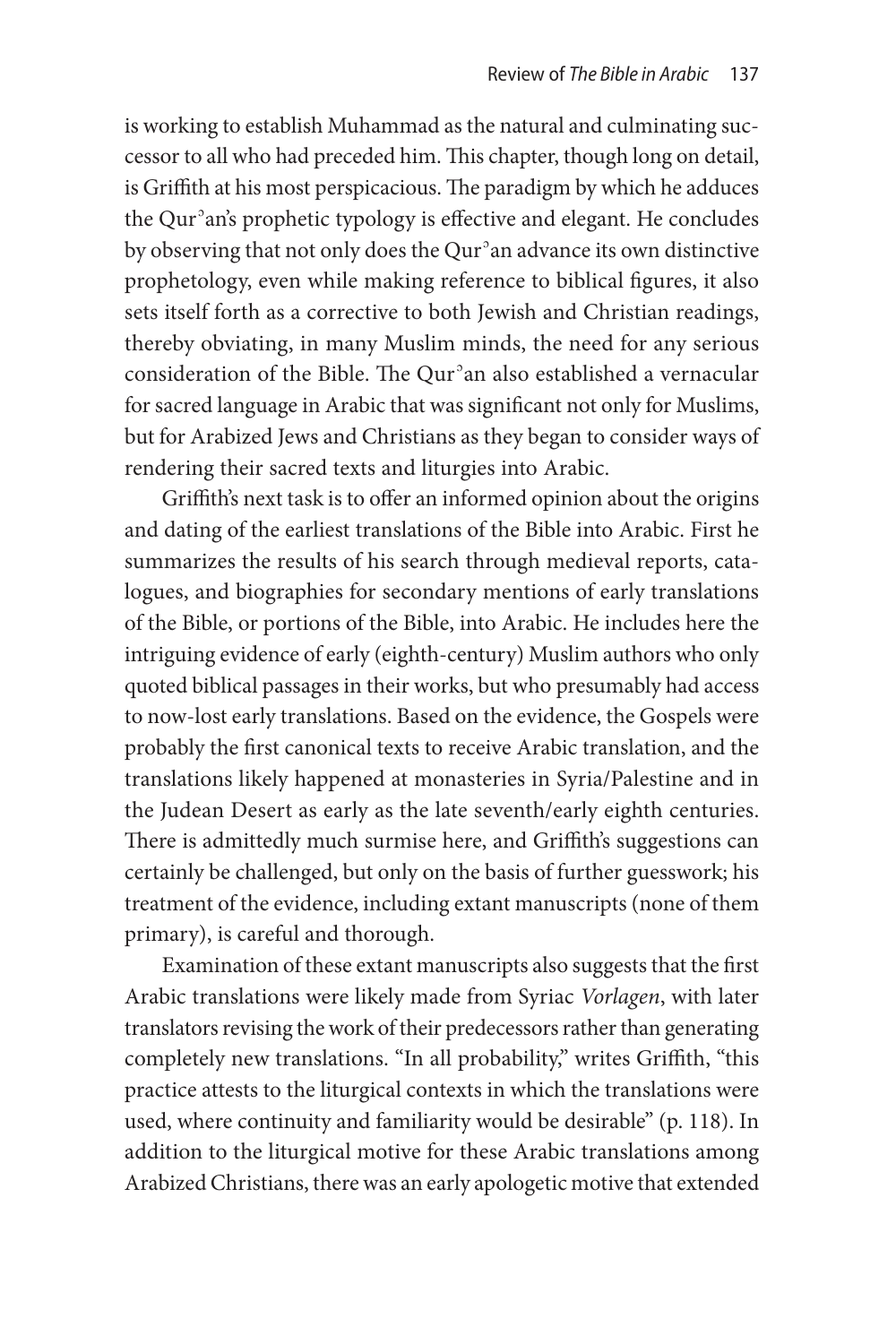to Jews as well since the Qurʾan, in addition to establishing a sacred idiom in Arabic, had also proclaimed its own primacy over the sacred books of Jew and Christian alike. Both communities would therefore have been concerned to "set the biblical record straight" with respect to the Qurʾanic treatment of Jewish and Christian history, theology, and prophecy (p. 126). And Arabic versions of the Bible would have been an important step for such a program.

By the ninth century, and continuing thereafter, translations of the Bible into Arabic were becoming more numerous and more widely available, fueled in no small part by the intellectual and cultural foment being generated at Baghdad and the well-known translation movement there. Griffith develops separate chapters on the Bible as translated by Christians and Jews, respectively, during this period. Such a move is understandable, given the complexity of the textual traditions he is chronicling and the real differences at work between Christian and Jewish approaches to their scripture. Nevertheless, it is important to remember that the two traditions did not develop in isolation from one another, that the confluence of Jewish, Christian, and Muslim currents at Baghdad was a signal characteristic of the period, and that the specific features of each community's textual production cannot be properly understood without this fact born firmly in mind. Griffith reflects these crosscurrents throughout his discussion. For example, he cites Ronny Vollandt's important dissertation showing that

while the Melkite and Nestorian Christian communities possessed what [Vollandt] calls "preferred, quasi-canonical versions of the Pentateuch," done under community auspices from the Septuagint and Peshita versions respectively, the Jacobite and Coptic communities were more inclined to adopt and adapt translations made by translators from other communities, including . . . the widely appreciated Arabic translation of the Torah made in the tenth century by the Jewish scholar Saʿadyah Gaʾōn. (p. 130)

This passage demonstrates the variety of Christian approaches to the Arabic Bible, as well as the fact of Jewish influence in some Christian circles. A further section discusses what Richard M. Frank called a Muslim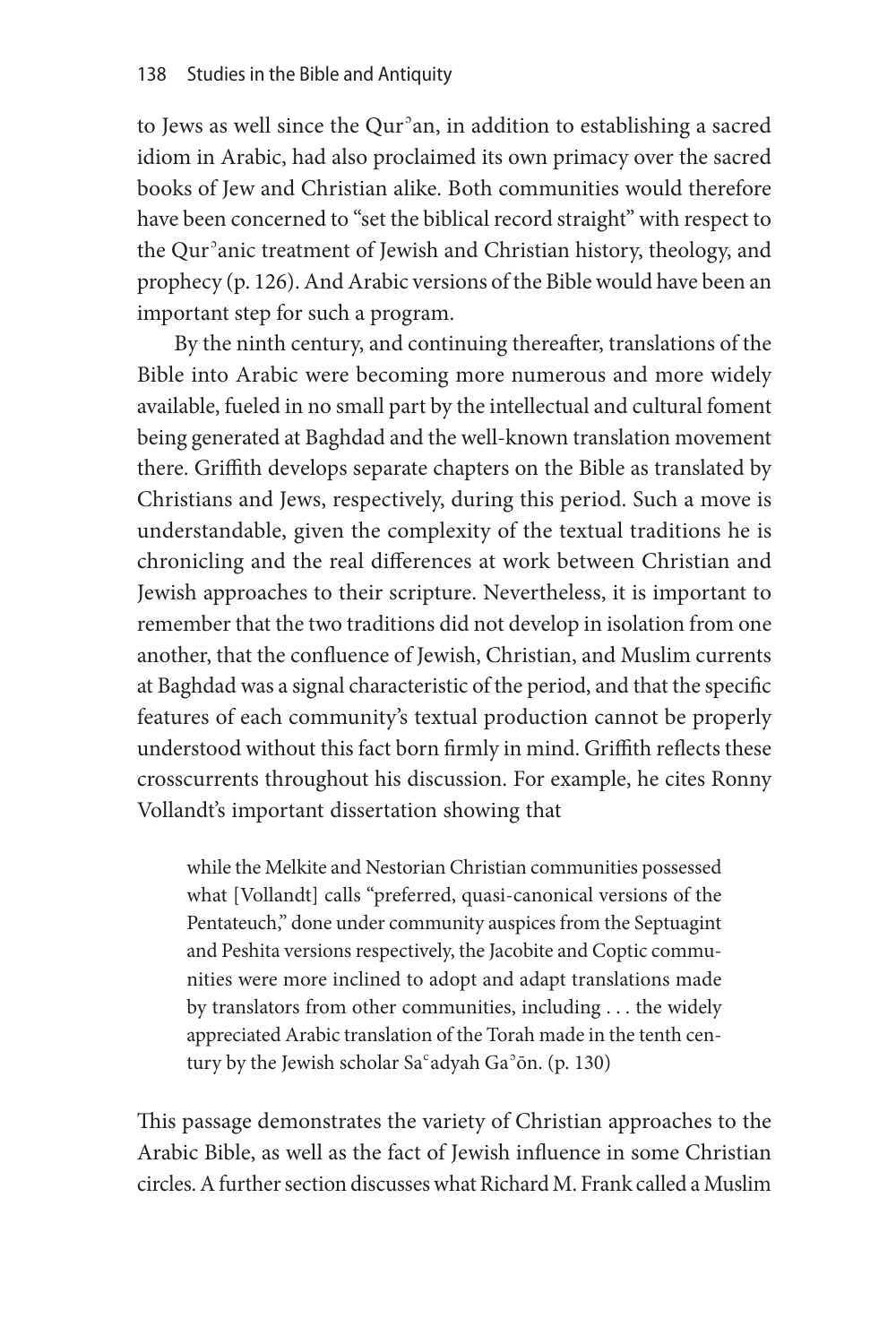cast to the language of Christian translations of the Bible into Arabic, featuring "stock phrases or oft-repeated invocations from the Qur<sup>3</sup>an that soon became common wherever Arabic was spoken" (p. 137).

Griffith's book contains more than a brief review can convey—the role of Judeo-Arabic in the evolution of the Jewish Bible in Arabic, the role of Arabic translations from Syriac or other languages for addressing lacunae in the textual traditions of those languages, the significance of individual translators and commentators for the evolution of the Arabic Bible, and so forth. There are occasional bracing admonitions, as well, such as when Griffith remarks that modern scholars often become "so focused on the biblical text itself that they systematically leave out of account any other information, liturgical, historical, or editorial, that the manuscripts may also contain. The result is a continued scholarly camouflaging of the role of the Bible in Arabic in the wider religious culture of the Arabic-speaking world in Late Antiquity and the Middle Ages" (p. 208).

Griffith finishes weaving the work of so many scholars into this history by exploring the ways that the three religious traditions—Jewish, Christian, and Muslim—have themselves been woven together, sometimes harmoniously, more often in tension, by the Bible in Arabic. His concluding example is of the figure of Abraham, who functions so differently in each tradition as to have historically been invoked by sectarians to highlight their mutual incompatibilities. And yet today, in an ironic twist of history, he is sometimes uncritically acclaimed as a unifying factor for all three (pp. 213–14).

Much more than an overview of a subject of paramount importance to students of the Islamicate world, Griffith's work is a guide to the literature and to the scholars who have produced it over the past half century. His footnotes and bibliography are a trove of information about the state of the discipline and the scholars who have made, and who are currently making, significant contributions to it. It is perhaps no surprise that, as often as not, Griffith's own previous work features in the notes, and not just peripherally, but as central to a stunning variety of specific issues. It is an inadvertent disclosure, no doubt, but no less certain as such that Griffith's legacy as a benefactor second to none in this field was assured well before he braided this latest shining strand.